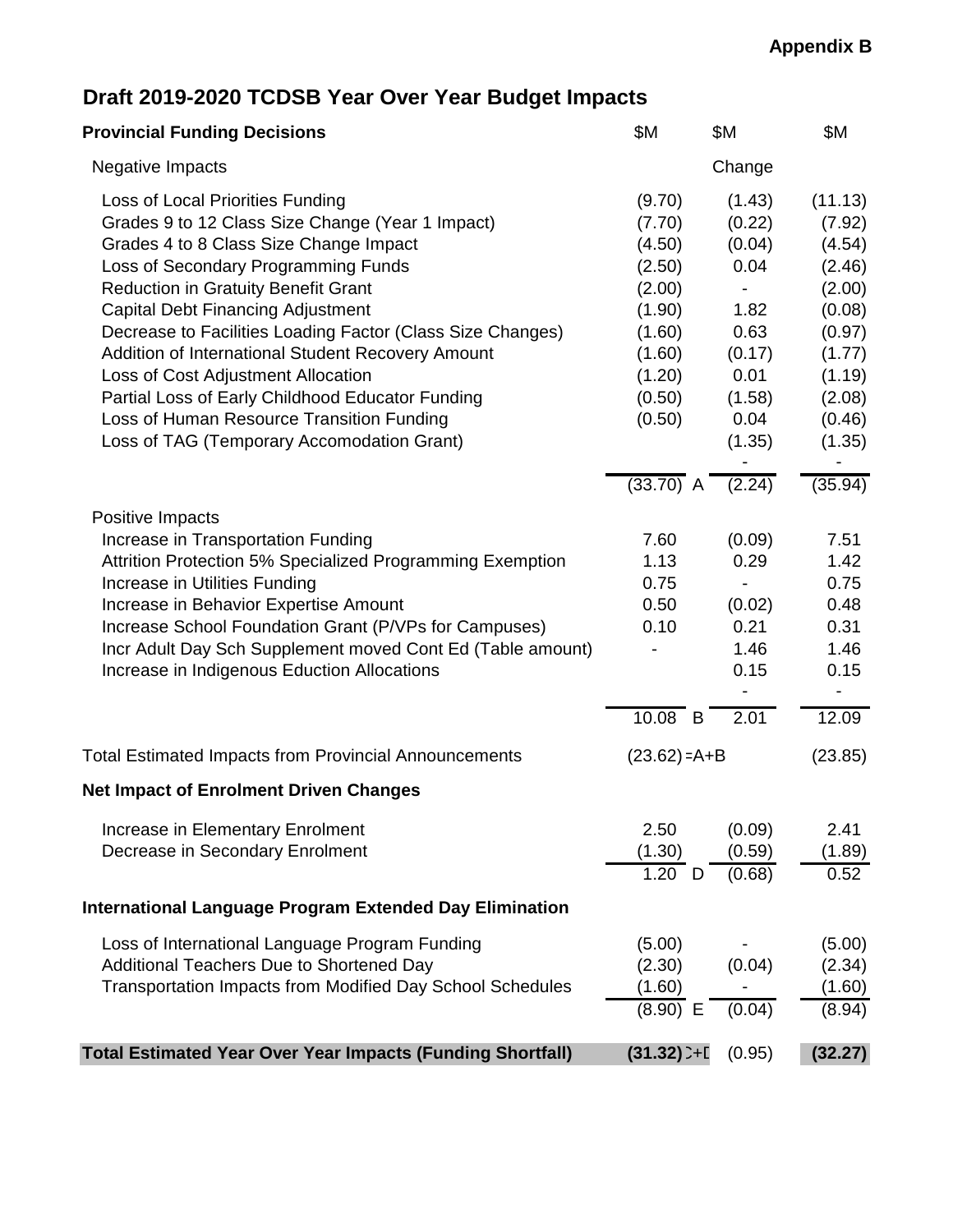## **Draft 2019-2020 TCDSB Offsets to Balance Budget**

*(Positive figures denote increases in expenditure / Full Time Equivalent (FTE) where mandated)* May 9/19 Change Change May 28/19

|                                                                            | $11141$ $0110$ |            |      |            | 1714 y 201 1 0 |            |
|----------------------------------------------------------------------------|----------------|------------|------|------------|----------------|------------|
| Combined                                                                   | \$M            | <b>FTE</b> | \$Μ  | <b>FTE</b> | \$M            | <b>FTE</b> |
| <b>Increases / Reductions Based on Enrolment Changes</b>                   |                |            |      |            |                |            |
| Elementary Teacher Positions (Regular)                                     | 2.50           | 24.5       | 0.00 | 0.0        | 2.50           | 24.5       |
| Secondary Teacher Positions (Regular)                                      | (1.30)         | (12.0)     | 0.00 | 0.0        | (1.30)         | (12.0)     |
|                                                                            | 1.20           | 12.5       | 0.00 | 0.0        | 1.20           | 12.5       |
| <b>Mandated Impacts from Elementary Class Sizes</b>                        |                |            |      |            |                |            |
| <b>Elementary Teacher Positions</b>                                        | 3.30           | 32.1       | 0.00 | 0.0        | 3.30           | 32.1       |
| <b>Mandated Reductions Based on Secondary Class Size</b><br><b>Changes</b> |                |            |      |            |                |            |
| Secondary Teacher Positions (Regular)                                      | (7.70)         | (72.0)     | 0.00 | 0.0        | (7.70)         | (72.0)     |
| Secondary Teacher Positions (Programming)                                  | (2.50)         | (22.9)     | 0.00 | 0.0        | (2.50)         | (22.9)     |
|                                                                            | (10.20)        | (94.9)     | 0.00 | 0.0        | (10.20)        | (94.9)     |
| Draft Reductions Associated with Local Priority Funding                    |                |            |      |            |                |            |
| Elementary Teachers - 5th Block                                            | (2.40)         | (24.0)     | 0.00 | 0.0        | (2.40)         | (24.0)     |
| Education Assistants / Child and Youth Workers                             | (1.70)         | (30.5)     | 0.00 | 0.0        | (1.70)         | (30.5)     |
| Elementary Teachers - Regular Classroom                                    | (1.40)         | (14.2)     | 0.00 | 0.0        | (1.40)         | (14.2)     |
| Secondary Teachers - ESL/ELL                                               | (1.30)         | (12.5)     | 0.00 | 0.0        | (1.30)         | (12.5)     |
| Custodians, Trades and Maintenance Staff                                   | (0.80)         | (10.9)     | 0.00 | 0.0        | (0.80)         | (10.9)     |
| Secondary Teachers - Special Education                                     | (0.60)         | (6.0)      | 0.00 | 0.0        | (0.60)         | (6.0)      |
| <b>School Secretaries</b>                                                  | (0.40)         | (6.7)      | 0.00 | 0.0        | (0.40)         | (6.7)      |
| <b>ESL and Nursery Instructors</b>                                         | (0.30)         | (3.3)      | 0.00 | 0.0        | (0.30)         | (3.3)      |
| Programmers, SS Supervisors, Other                                         | (0.20)         | (3.6)      | 0.00 | 0.0        | (0.20)         | (3.6)      |
| Professional Student Services Personnel                                    | (0.20)         | (2.0)      | 0.00 | 0.0        | (0.20)         | (2.0)      |
| Principals and Vice-Principals                                             | (0.20)         | (1.5)      | 0.00 | 0.0        | (0.20)         | (1.5)      |
| <b>Library Technicians</b>                                                 | (0.10)         | (2.2)      | 0.00 | 0.0        | (0.10)         | (2.2)      |
| Board Administration, Clerical and Technical Staff                         | (0.10)         | (1.5)      | 0.00 | 0.0        | (0.10)         | (1.5)      |
|                                                                            | (9.70)         | (118.9)    | 0.00 | 0.0        | (9.70)         | (118.9)    |
| Other Draft Labour Impacts to Offset Funding Shortfall                     |                |            |      |            |                |            |
| Other Elementary Panel Reductions                                          |                |            |      |            |                |            |
| <b>ESL Teachers</b>                                                        | (2.50)         | (24.0)     | 0.00 | 0.0        | (2.50)         | (24.0)     |
| <b>Resource Teachers</b>                                                   | (0.70)         | (7.0)      | 0.00 | 0.0        | (0.70)         | (7.0)      |
|                                                                            | (3.20)         | (31.0)     | 0.00 | 0.0        | (3.20)         | (31.0)     |
|                                                                            |                |            |      |            |                |            |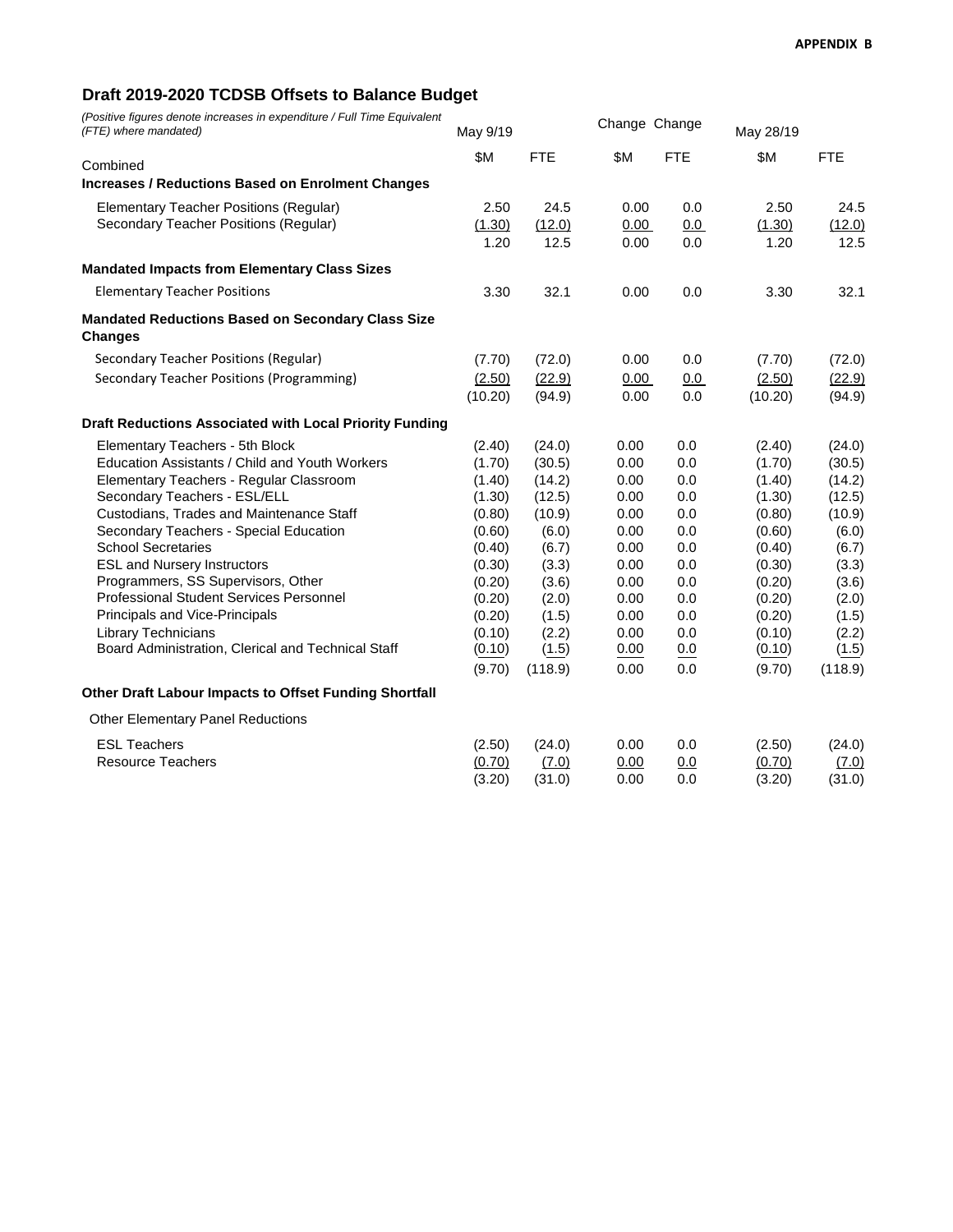| Other Secondary Panel Reductions / Increases                                       |                |                |              |            |                |                |
|------------------------------------------------------------------------------------|----------------|----------------|--------------|------------|----------------|----------------|
| Secondary Teachers                                                                 | (0.60)         | (6.0)          | 0.00         | 0.0        | (0.60)         | (6.0)          |
| Secondary Teacher - 5% Additional Attrition Protection<br><b>Resource Teachers</b> | 1.00<br>(0.60) | 10.0           | 0.00<br>0.00 | 0.0<br>0.0 | 1.00<br>(0.60) | 10.0           |
| <b>Workplace Accommodation Contingency</b>                                         | (0.20)         | (6.0)<br>(2.0) | 0.00         | <u>0.0</u> | (0.20)         | (6.0)<br>(2.0) |
|                                                                                    | (0.40)         | (4.0)          | 0.00         | 0.0        | (0.40)         | (4.0)          |
| Board Administration and Governance Reductions                                     |                |                |              |            |                |                |
| Non-Academic Staff Positions                                                       | (0.20)         | (2.0)          | 0.00         | 0.0        | (0.20)         | (2.0)          |
| Non-Academic Management Positions                                                  | (0.80)         | (7.0)          | 0.00         | 0.0        | (0.80)         | (7.0)          |
| Non-Academic Executive Position                                                    | (0.15)         | (1.0)          | 0.00         | 0.0        | (0.15)         | (1.0)          |
|                                                                                    | (1.15)         | (10.0)         | 0.00         | 0.0        | (1.15)         | (10.0)         |
| Total Other Draft Labour Impacts to Offset Funding Shortfall                       | (4.75)         | (45.0)         | 0.00         | 0.0        | (4.75)         | (45.0)         |
| Other Draft Non-Labour Impacts to Offset Funding Shortfall                         |                |                |              |            |                |                |
| Adjust Non-Labour Budgets to Align with Historical Actuals                         | (3.05)         |                | 0.48         | 0.0        | (3.53)         |                |
| Capital Debt Interest Expense Reduction                                            | (1.90)         |                | (1.82)       | 0.0        | (0.08)         |                |
| Incr International Student Fees to Offset Recovery Plus orig                       | (1.85)         |                | 0.87         | 0.0        | (2.72)         |                |
| Optimize Bell Times at International Language Schools                              | (1.60)         |                | 0.00         | 0.0        | (1.60)         |                |
| Reduce Central Religious Materials Allocation                                      | (1.50)         |                | 0.00         | 0.0        | (1.50)         |                |
| <b>Benefit Trust Rate Reduction</b>                                                | (1.10)         |                | 0.00         | 0.0        | (1.10)         |                |
| Reduction in Non-Labour Facilities Expenditures                                    | (0.25)         |                | 1.75         | 0.0        | (2.00)         |                |
| Occasional Teacher Est usage due to Staff reductions                               | 0.00           |                | 0.02         | 0.0        | (0.02)         |                |
| Increase Permitting Fees (By 3%)                                                   | (0.10)         |                | 0.00         | 0.0        | (0.10)         |                |
|                                                                                    | (11.35)        | 0.00           | 1.30         | 0.00       | (12.65)        |                |
| <b>Total Draft Offsets to Balance Budget</b>                                       | (31.50)        | (214.2)        | 1.30         | 0.0        | (32.80)        | (214.2)        |

*ESL = English as a Second Language*

*ELL = English Language Learner*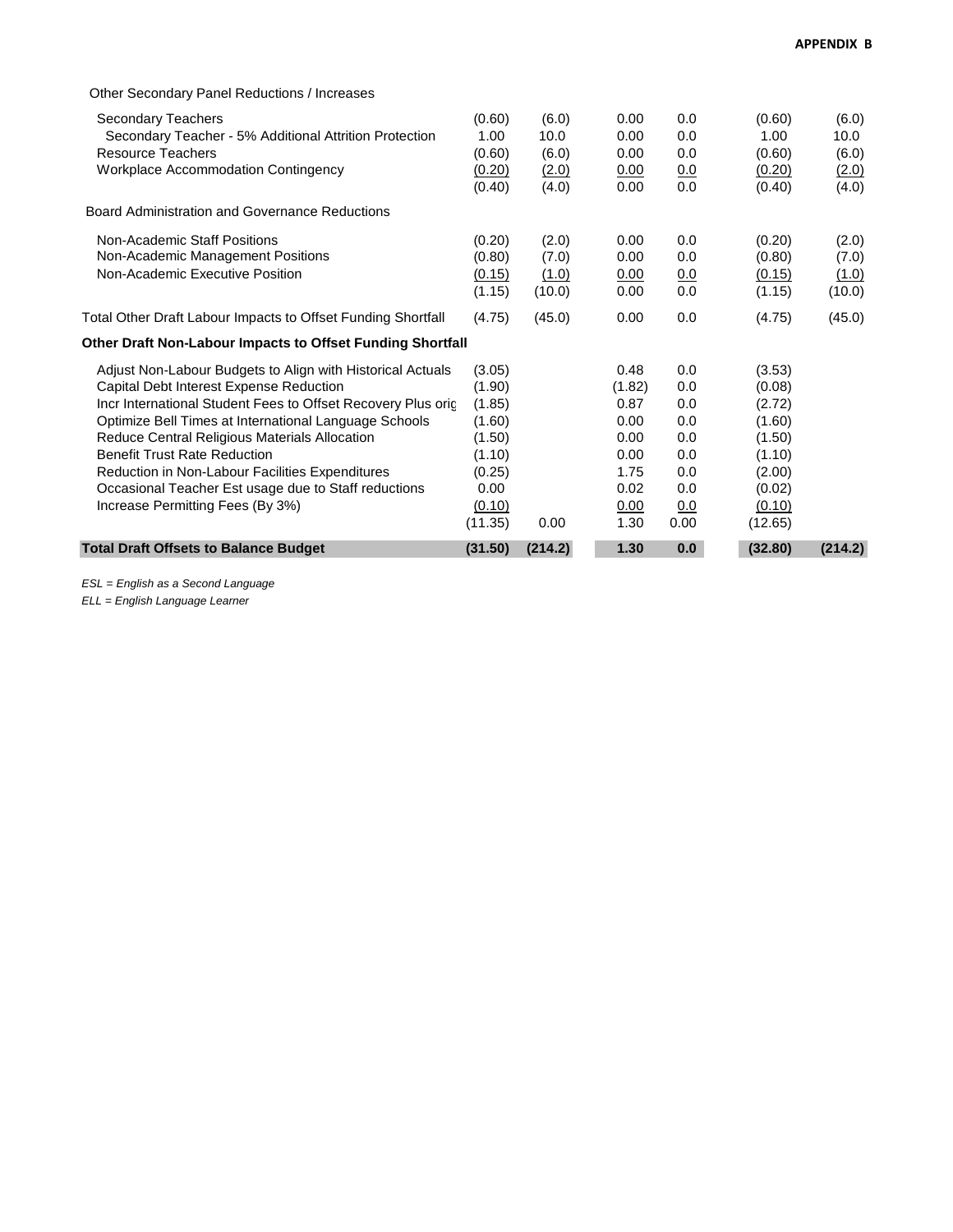#### **Draft 2019-2020 TCDSB Offsets to Balance Budget**

*(Appendix A Provides Reductions by Employee Group) Instructional*

| (Positive figures denote increases in expenditure / Full Time Equivalent<br>(FTE) where mandated)                                                                                                                                                                                                                                                                                                                   | May 9/19                                                                                                   |                                                                                                     | Change Change                                                                        |                                                                           | May 28/19                                                                                                  |                                                                                                     |  |
|---------------------------------------------------------------------------------------------------------------------------------------------------------------------------------------------------------------------------------------------------------------------------------------------------------------------------------------------------------------------------------------------------------------------|------------------------------------------------------------------------------------------------------------|-----------------------------------------------------------------------------------------------------|--------------------------------------------------------------------------------------|---------------------------------------------------------------------------|------------------------------------------------------------------------------------------------------------|-----------------------------------------------------------------------------------------------------|--|
|                                                                                                                                                                                                                                                                                                                                                                                                                     | \$M                                                                                                        | <b>FTE</b>                                                                                          | \$M                                                                                  | <b>FTE</b>                                                                | \$M                                                                                                        | <b>FTE</b>                                                                                          |  |
| <b>Increases / Reductions Based on Enrolment Changes</b>                                                                                                                                                                                                                                                                                                                                                            |                                                                                                            |                                                                                                     |                                                                                      |                                                                           |                                                                                                            |                                                                                                     |  |
| <b>Elementary Teacher Positions (Regular)</b><br>Secondary Teacher Positions (Regular)                                                                                                                                                                                                                                                                                                                              | 2.50<br>(1.30)<br>1.20                                                                                     | 24.5<br>(12.0)<br>12.5                                                                              | 0.00<br>0.00<br>0.00                                                                 | 0.0<br>0.0<br>0.0                                                         | 2.50<br>(1.30)<br>1.20                                                                                     | 24.5<br>(12.0)<br>12.5                                                                              |  |
| <b>Mandated Impacts from Elementary Class Sizes</b>                                                                                                                                                                                                                                                                                                                                                                 |                                                                                                            |                                                                                                     |                                                                                      |                                                                           |                                                                                                            |                                                                                                     |  |
| <b>Elementary Teacher Positions</b>                                                                                                                                                                                                                                                                                                                                                                                 | 3.30                                                                                                       | 32.1                                                                                                | 0.00                                                                                 | 0.0                                                                       | 3.30                                                                                                       | 32.1                                                                                                |  |
| <b>Mandated Reductions Based on Secondary Class Size</b><br><b>Changes</b>                                                                                                                                                                                                                                                                                                                                          |                                                                                                            |                                                                                                     |                                                                                      |                                                                           |                                                                                                            |                                                                                                     |  |
| Secondary Teacher Positions (Regular)<br>Secondary Teacher Positions (Programming)                                                                                                                                                                                                                                                                                                                                  | (7.70)<br>(2.50)<br>(10.20)                                                                                | (72.0)<br>(22.9)<br>(94.9)                                                                          | 0.00<br>0.00<br>0.00                                                                 | 0.0<br>0.0<br>0.0                                                         | (7.70)<br>(2.50)<br>(10.20)                                                                                | (72.0)<br>(22.9)<br>(94.9)                                                                          |  |
| Draft Reductions Associated with Local Priority Funding                                                                                                                                                                                                                                                                                                                                                             |                                                                                                            |                                                                                                     |                                                                                      |                                                                           |                                                                                                            |                                                                                                     |  |
| Elementary Teachers - 5th Block<br>Education Assistants / Child and Youth Workers<br>Elementary Teachers - Regular Classroom<br>Secondary Teachers - ESL/ELL<br>Secondary Teachers - Special Education<br><b>School Secretaries</b><br><b>ESL and Nursery Instructors</b><br>Programmers, SS Supervisors, Other<br>Professional Student Services Personnel<br>Principals and Vice-Principals<br>Library Technicians | (2.40)<br>(1.70)<br>(1.40)<br>(1.30)<br>(0.60)<br>(0.40)<br>(0.30)<br>(0.20)<br>(0.20)<br>(0.20)<br>(0.10) | (24.0)<br>(30.5)<br>(14.2)<br>(12.5)<br>(6.0)<br>(6.7)<br>(3.3)<br>(3.6)<br>(2.0)<br>(1.5)<br>(2.2) | 0.00<br>0.00<br>0.00<br>0.00<br>0.00<br>0.00<br>0.00<br>0.00<br>0.00<br>0.00<br>0.00 | 0.0<br>0.0<br>0.0<br>0.0<br>0.0<br>0.0<br>0.0<br>0.0<br>0.0<br>0.0<br>0.0 | (2.40)<br>(1.70)<br>(1.40)<br>(1.30)<br>(0.60)<br>(0.40)<br>(0.30)<br>(0.20)<br>(0.20)<br>(0.20)<br>(0.10) | (24.0)<br>(30.5)<br>(14.2)<br>(12.5)<br>(6.0)<br>(6.7)<br>(3.3)<br>(3.6)<br>(2.0)<br>(1.5)<br>(2.2) |  |
|                                                                                                                                                                                                                                                                                                                                                                                                                     | (8.80)                                                                                                     | (106.5)                                                                                             | 0.00                                                                                 | 0.0                                                                       | (8.80)                                                                                                     | (106.5)                                                                                             |  |
| Other Draft Labour Impacts to Offset Funding Shortfall                                                                                                                                                                                                                                                                                                                                                              |                                                                                                            |                                                                                                     |                                                                                      |                                                                           |                                                                                                            |                                                                                                     |  |
| Other Elementary Panel Reductions<br><b>ESL Teachers</b><br><b>Resource Teachers</b>                                                                                                                                                                                                                                                                                                                                | (2.50)<br>(0.70)<br>(3.20)                                                                                 | (24.0)<br>(7.0)<br>(31.0)                                                                           | 0.00<br>0.00<br>0.00                                                                 | 0.0<br>0.0<br>0.0                                                         | (2.50)<br>(0.70)<br>(3.20)                                                                                 | (24.0)<br>(7.0)<br>(31.0)                                                                           |  |
| Other Secondary Panel Reductions / Increases                                                                                                                                                                                                                                                                                                                                                                        |                                                                                                            |                                                                                                     |                                                                                      |                                                                           |                                                                                                            |                                                                                                     |  |
| <b>Secondary Teachers</b><br>Secondary Teacher - 5% Additional Attrition Protection<br><b>Resource Teachers</b><br>Workplace Accommodation Contingency                                                                                                                                                                                                                                                              | (0.60)<br>1.00<br>(0.60)<br>(0.20)<br>(0.40)                                                               | (6.0)<br>10.0<br>(6.0)<br>(2.0)<br>(4.0)                                                            | 0.00<br>0.00<br>0.00<br>0.00<br>0.00                                                 | 0.0<br>0.0<br>0.0<br>0.0<br>0.0                                           | (0.60)<br>1.00<br>(0.60)<br>(0.20)<br>(0.40)                                                               | (6.0)<br>10.0<br>(6.0)<br>(2.0)<br>(4.0)                                                            |  |
| Total Other Draft Labour Impacts to Offset Funding Shortfall                                                                                                                                                                                                                                                                                                                                                        | (3.60)                                                                                                     | (35.0)                                                                                              | 0.00                                                                                 | 0.0                                                                       | (3.60)                                                                                                     | (35.0)                                                                                              |  |

**Other Draft Non-Labour Impacts to Offset Funding Shortfall**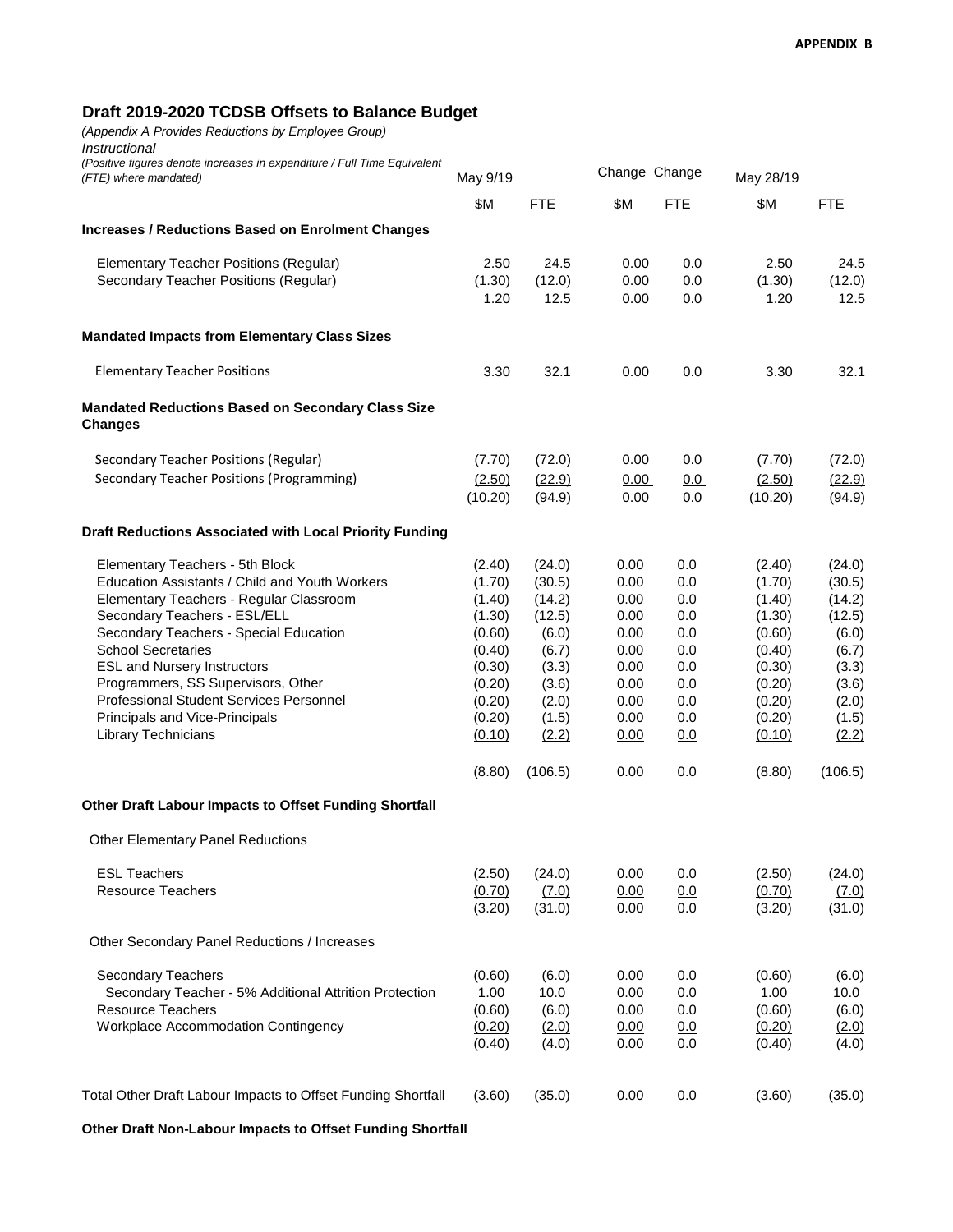| <b>Total Draft Offsets to Balance Budget</b>                 | (25.60) | (191.8) | 0.74   | 0.0  | (26.34) | (191.8) |
|--------------------------------------------------------------|---------|---------|--------|------|---------|---------|
|                                                              | (7.50)  | 0.00    | 0.74   | 0.00 | (8.24)  |         |
| Occasional Teacher Est usage due to Staff reductions         | 0.00    |         | 0.02   | 0.0  | (0.02)  |         |
| <b>Benefit Trust Rate Reduction</b>                          | (1.10)  |         | 0.00   | 0.0  | (1.10)  |         |
| Reduce Central Religious Materials Allocation                | (1.50)  |         | 0.00   | 0.0  | (1.50)  |         |
| Incr International Student Fees to Offset Recovery Plus orig | (1.85)  |         | 0.87   | 0.0  | (2.72)  |         |
| Curriculum and Accountability                                | (0.30)  |         | 0.00   | 0.0  | (0.30)  |         |
| All other areas of underspend Non-Salary                     | (0.50)  |         | 0.00   | 0.0  | (0.50)  |         |
| English as a Second Language Revenue Increase                | (2.25)  |         | (0.15) | 0.0  | (2.10)  |         |

*ESL = English as a Second Language*

*ELL = English Language Learner*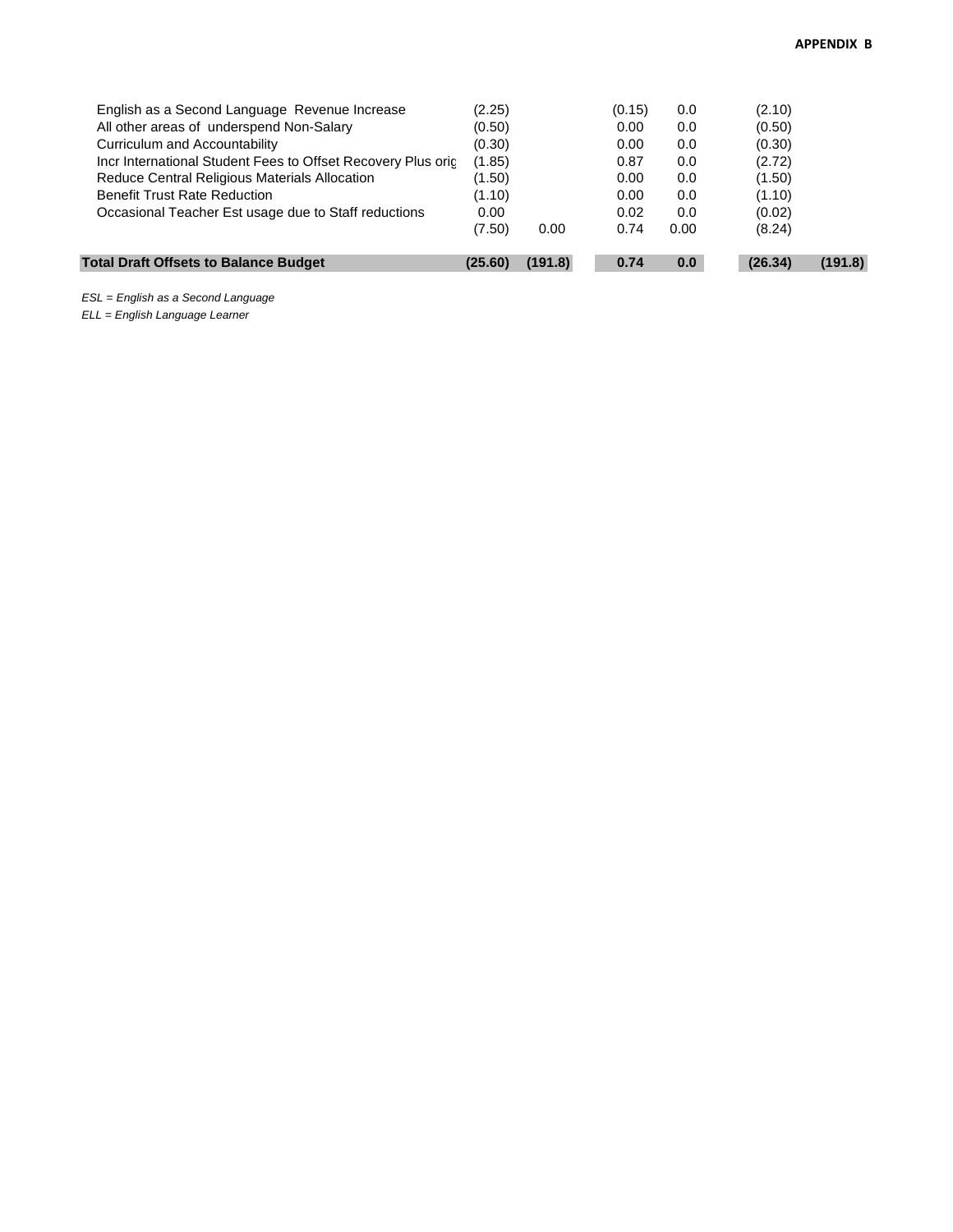#### **Draft 2019-2020 TCDSB Offsets to Balance Budget**

*(Appendix A Provides Reductions by Employee Group)*

*Non- Instructional*

| (Positive figures denote increases in expenditure / Full Time Equivalent<br>(FTE) where mandated)                                                                                                                                                                         | May 9/19                                                       |                                    | Change Change                                          |                                                | May 28/19                                                          |                                    |
|---------------------------------------------------------------------------------------------------------------------------------------------------------------------------------------------------------------------------------------------------------------------------|----------------------------------------------------------------|------------------------------------|--------------------------------------------------------|------------------------------------------------|--------------------------------------------------------------------|------------------------------------|
|                                                                                                                                                                                                                                                                           | \$M                                                            | <b>FTE</b>                         | \$M                                                    | <b>FTE</b>                                     | \$M                                                                | <b>FTE</b>                         |
| <b>Draft Reductions Associated with Local Priority Funding</b>                                                                                                                                                                                                            |                                                                |                                    |                                                        |                                                |                                                                    |                                    |
| Custodians, Trades and Maintenance Staff<br>Board Administration, Clerical and Technical Staff                                                                                                                                                                            | (0.80)<br>(0.10)<br>(0.90)                                     | (10.9)<br>(1.5)<br>(12.40)         | 0.00<br>0.00<br>0.00                                   | 0.0<br>0.0<br>0.00                             | (0.80)<br>(0.10)<br>(0.90)                                         | (10.9)<br>(1.5)<br>(12.40)         |
| Other Draft Labour Impacts to Offset Funding Shortfall                                                                                                                                                                                                                    |                                                                |                                    |                                                        |                                                |                                                                    |                                    |
| <b>Board Administration and Governance Reductions</b>                                                                                                                                                                                                                     |                                                                |                                    |                                                        |                                                |                                                                    |                                    |
| <b>Non-Academic Staff Positions</b><br>Non-Academic Management Positions<br>Non-Academic Executive Position                                                                                                                                                               | (0.20)<br>(0.80)<br>(0.15)<br>(1.15)                           | (2.0)<br>(7.0)<br>(1.0)<br>(10.00) | 0.00<br>0.00<br>0.00<br>0.00                           | 0.0<br>0.0<br>0.0<br>0.00                      | (0.20)<br>(0.80)<br>(0.15)<br>(1.15)                               | (2.0)<br>(7.0)<br>(1.0)<br>(10.00) |
| Total Other Draft Labour Impacts to Offset Funding Shortfall                                                                                                                                                                                                              | (2.1)                                                          | (22.4)                             | 0.0                                                    | 0.0                                            | (2.1)                                                              | (22.4)                             |
| Other Draft Non-Labour Impacts to Offset Funding Shortfall                                                                                                                                                                                                                |                                                                |                                    |                                                        |                                                |                                                                    |                                    |
| Increase in Insurance Recoveries - Facilities<br>Increase in Cafetria Revenues<br>Capital Debt Interest Expense Reduction<br>Optimize Bell Times at International Language Schools<br>Reduction in Non-Labour Facilities Expenditures<br>Increase Permitting Fees (By 3%) | 0.00<br>0.00<br>(1.90)<br>(1.60)<br>(0.25)<br>(0.10)<br>(3.85) | 0.00                               | 0.50<br>0.13<br>(1.82)<br>0.00<br>1.75<br>0.00<br>0.56 | 0.0<br>0.0<br>0.0<br>0.0<br>0.0<br>0.0<br>0.00 | (0.50)<br>(0.13)<br>(0.08)<br>(1.60)<br>(2.00)<br>(0.10)<br>(4.41) |                                    |
| <b>Total Draft Offsets to Balance Budget</b>                                                                                                                                                                                                                              | (5.9)                                                          | (22.4)                             | 0.6                                                    | 0.0                                            | (6.5)                                                              | (22.4)                             |
| ESL = English as a Second Language<br>ELL = English Language Learner                                                                                                                                                                                                      |                                                                |                                    |                                                        |                                                |                                                                    |                                    |
|                                                                                                                                                                                                                                                                           |                                                                | $(31.50)$ $(214.20)$               | 1.30                                                   | 0.00                                           | (32.80)                                                            | (214.20)                           |

**(31.50) (214.2) 1.30 0.0 32.80 (214.2)**